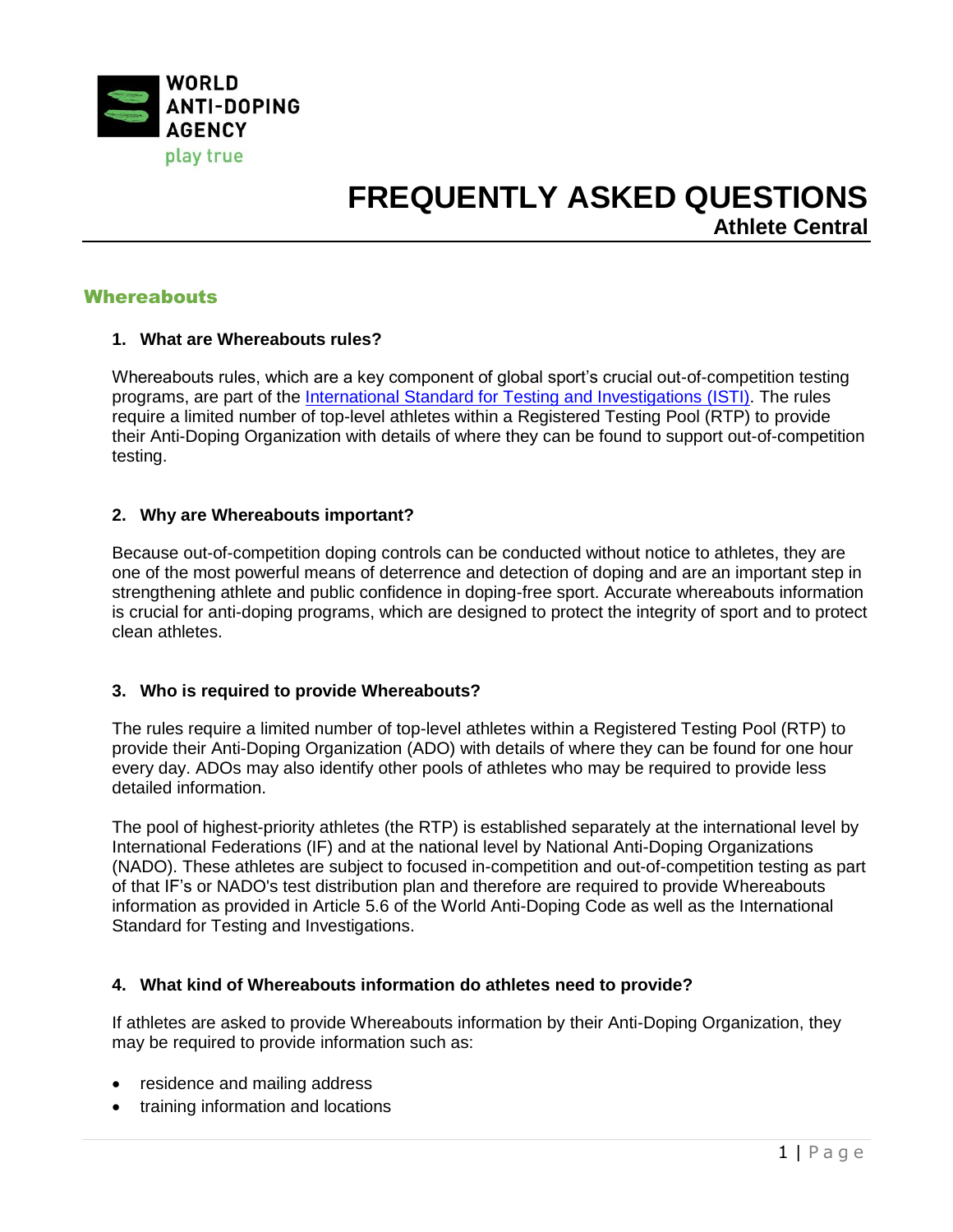

- competition schedules
- regular personal activities such as work or school

For those few athletes included in a Registered Testing Pool, one 60-minute time period a day, where they will be available for testing, must also be provided.

## **General**

### **5. What is Athlete Central?**

Athlete Central is WADA's new App that will facilitate athlete compliance with Whereabouts rules under the global anti-doping program.

### **6. Who can use Athlete Central?**

Athletes within a Registered Testing Pool (RTP) who are required to provide their Anti-Doping Organization (ADO) with details of where they can be found for one hour every day. Athletes who are not in an RTP but are providing Whereabouts may also use Athlete Central.

### **7. Were athletes consulted on the development of the new Whereabouts App?**

Prior to initiating development of Athlete Central, WADA's project team actively sought athlete feedback to better understand their needs through surveys and face-to-face interviews. The team was pleased to receive 2,500 unique athlete submissions that then shaped the App's specifications. In addition, in the lead-up to its November 2019 launch, some Anti-Doping Organization staff have been testing the App and a significant number of active athletes have been trialing it to file their Whereabouts.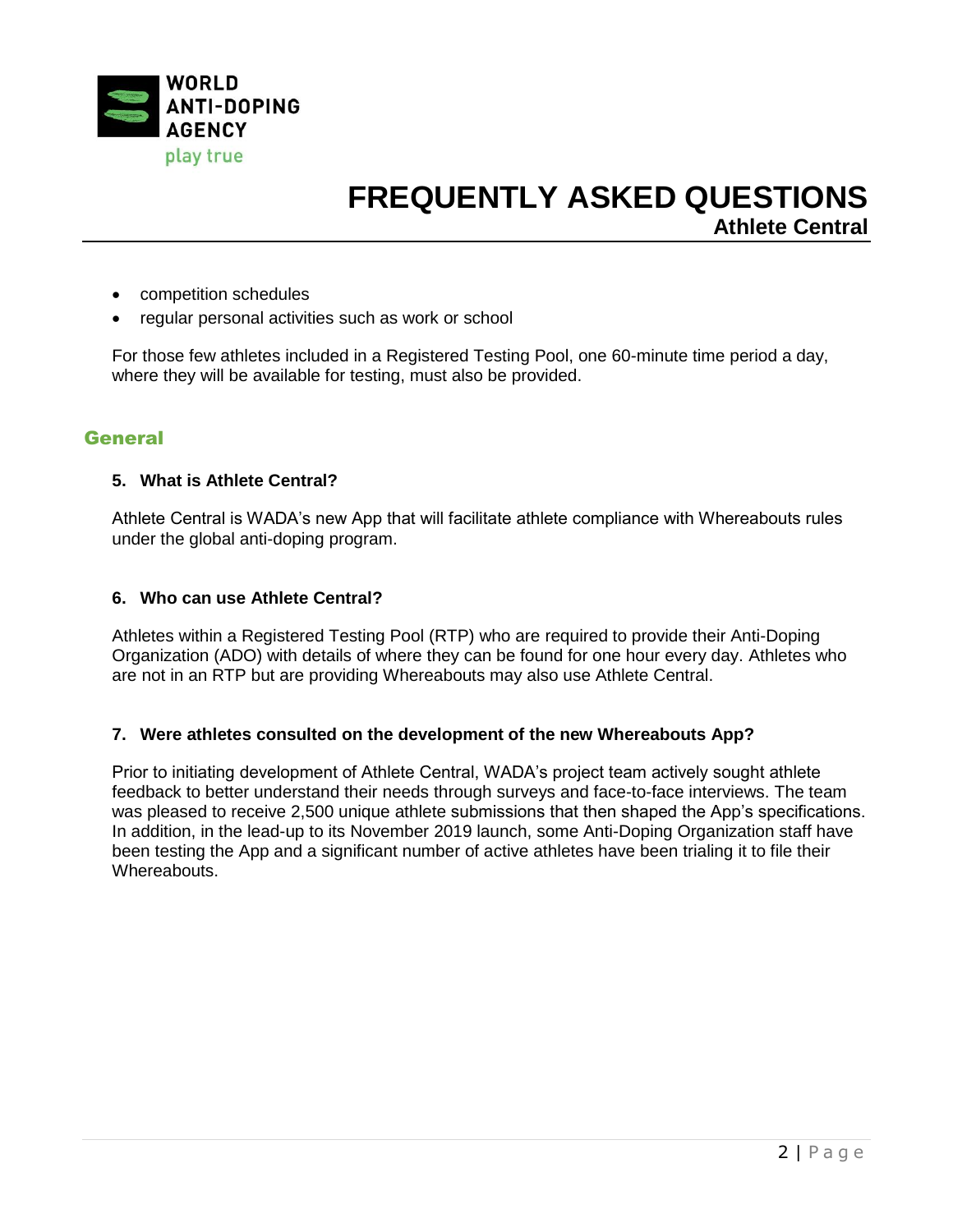

## Usage

### **8. When will Athlete Central become available?**

Athlete Central will be available for download and use as of 27 November 2019. It will be available for download from the Apple Store and Google Play.

### **9. Where can Athlete Central be downloaded?**

Athlete Central is available for download from the Apple Store and Google Play.

## **10. How do athletes log in the first time?**

The first time athletes log in to Athlete Central, they will need to use the user name and password they have used for the regular ADAMS website, or the old ADAMS App. If they do not have a username and password, they should contact their Anti-Doping Organization.

Once athletes have logged in for the first time, they will be provided the option to use two-factor authentication and will be required to set up Security Questions to further strengthen the integrity of their personal information. WADA recommends athletes activate this feature. Doing so entails use of a temporary one-time password (TOTP) that ensures the user of account credentials is legitimate.

Once athletes gone through this process, if their smartphone has biometric access features such as thumbprint or facial recognition, they can choose to use biometrics to access Athlete Central. From the dashboard, they can tap 'Settings' and in the "Quick login options", enable the PIN code and enable Biometric authentication. The PIN Code is only intended to be used if the biometrics on the athlete's device are not functioning properly.

## **11. What will happen to the previous Whereabouts app?**

Athlete Central replaces the old Whereabouts App. The old App will be decommissioned and no longer operational starting in the first quarter of 2020.

### **12. Can athletes still log their Whereabouts using the web?**

Yes, athletes can use the Athlete Central App using their mobile phones or the web feature through [ADAMS.](http://adams-maintenance.wada-ama.org/adamsprod.html)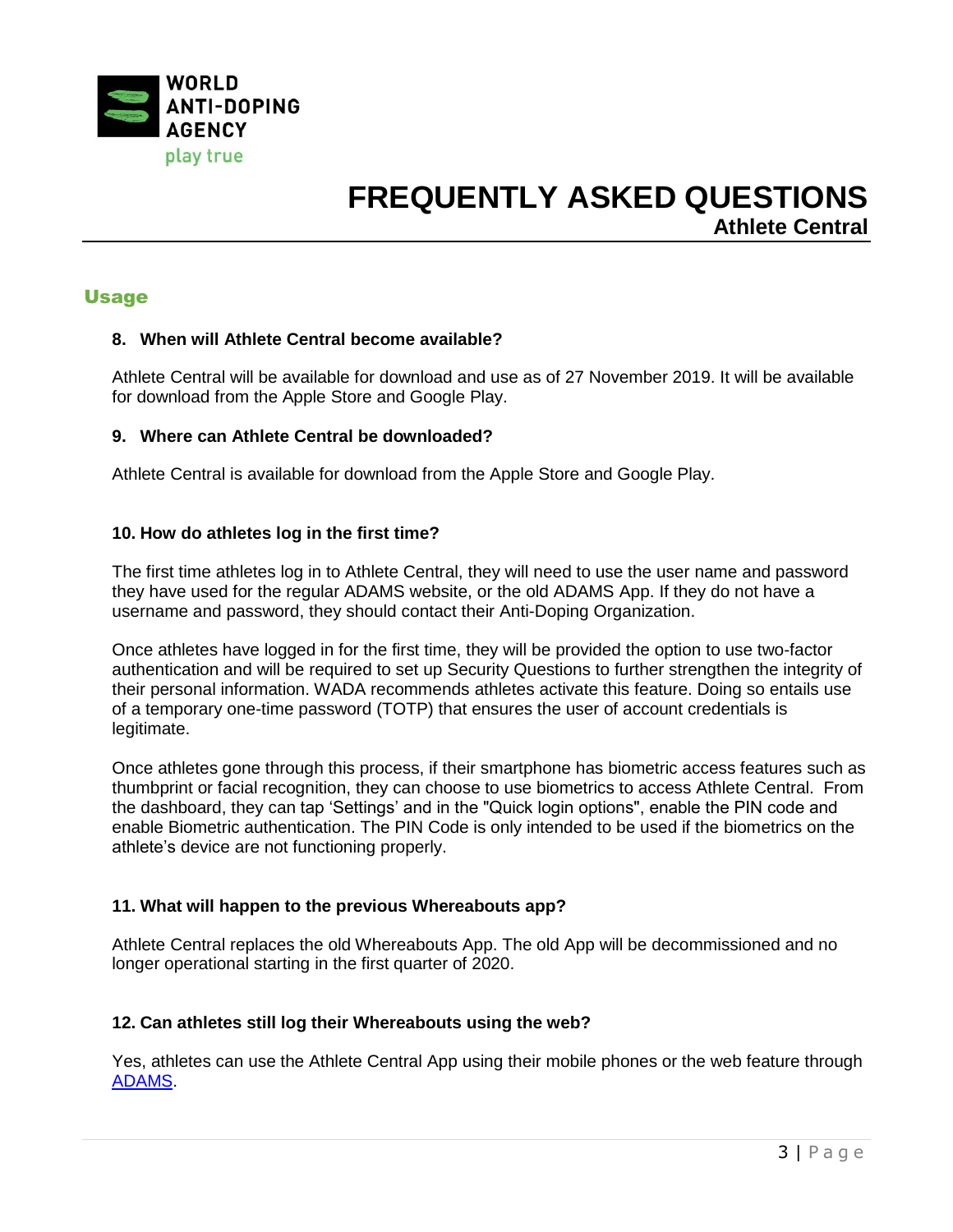

## Features

## **13. Does Athlete Central feature location-based services?**

Yes. Athletes can choose to create a new address using their GPS localization similarly to Google Maps. A user guide is available within the app, as well as a list of [Frequently Asked Questions](https://adams-help.wada-ama.org/hc/en-us/sections/360001719693-Athlete-Central-FAQ) which might be helpful to them. Should athletes have questions or concerns, they can quickly find the contact details of their Whereabouts Custodian Organization from the help section of the App.

### **14. Do athletes have to enter previously used addresses every time they log new entries?**

No. Athlete Central keeps addresses that have been used, to assist athletes in their entries by predicting a location they may be entering to save time. Additionally, Athlete Central utilizes mapping technology to help locate addresses nearby when they may be unsure of a location's address. These locations are also stored in the 'Address Book' to make future entries smarter and faster.

### **15. What is Single Sign-On (SSO)?**

When athletes first log in with the new Athlete Central, they will need to set up Single Sign-On (SSO). SSO is an authentication process that allows a user to access multiple applications with one set of login credentials. A user guide is available within the app, as well as a list of Frequently [Asked Questions.](https://adams-help.wada-ama.org/hc/en-us/sections/360001719693-Athlete-Central-FAQ) Should athletes have questions or concerns, they can quickly find the contact details of their Whereabouts Custodian Organization from the help section of the App.

## **16. Can athletes log in into Athlete Central using biometric features such as thumbprint or facial recognition?**

Yes. Once athletes have logged in for the first time, if your smartphone has biometric access features such as thumbprint or facial recognition, their can choose to use biometrics to access Athlete Central. A user guide is available within the app, as well as a list of [Frequently Asked](https://adams-help.wada-ama.org/hc/en-us/sections/360001719693-Athlete-Central-FAQ)  [Questions.](https://adams-help.wada-ama.org/hc/en-us/sections/360001719693-Athlete-Central-FAQ)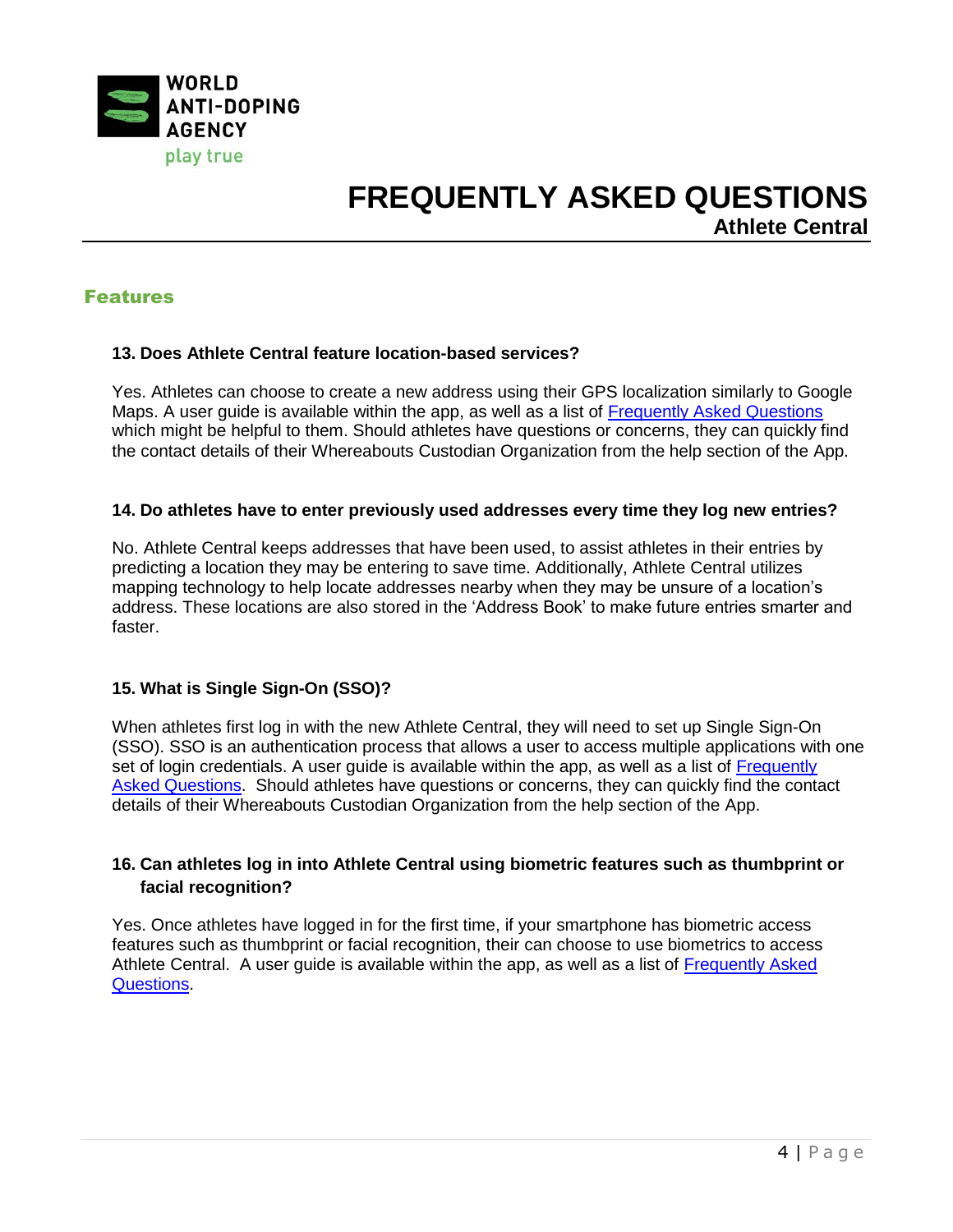

## **17. Does Athlete Central allow for push notifications?**

Yes. Athlete Central includes optional push notification reminders if athletes wish to receive customizable reminders regarding their 60-minute time-slots.

A user guide is available within the app, as well as a list of [Frequently Asked Questions.](https://adams-help.wada-ama.org/hc/en-us/sections/360001719693-Athlete-Central-FAQ) Should athletes have questions or concerns, they can quickly find the contact details of their Whereabouts Custodian Organization from the help section of the App.

## **18. Does Athlete Central have a 'Travel' entry option?**

Yes. For instances where indicating a fixed 60-minute or overnight accommodation location may be problematic due to extensive travel, Athlete Central also includes a 'Travel' entry option. This option is only intended for exceptional situations when providing location details is not possible – transcontinental overnight flights for example.

### **19. Is Athlete Central available for athletes with impairments?**

Yes. Athlete Central has been designed in such a way as to optimize accessibility for athletes with impairments. Athlete Central adheres to the Web Content Accessibility Guidelines (WCAG) 2.0 standard, which is designed to make content more accessible to a wide range of users.

### **20. In how many languages is Athlete Central available?**

Athlete Central will at first be available only in French and English – WADA's two official languages.

However, as further translation work is completed, Athlete Central will offer multiple languages just like the ADAMS Web Application. ADAMS is currently available in: English, French, Japanese, Spanish, German, Arabic, Russian, Dutch, Finnish, Italian, Chinese, Portuguese, Portuguese Brazil, Korean, Hungarian, Czech, Bulgarian, Serbian, Polish, and Turkish. WADA will continue to add more languages over time.

### **21. How secure is the App?**

In everything it does, WADA takes the issue of privacy and information security extremely seriously. In 2018, WADA introduced enhanced security features and protocols for ADAMS, including automated notifications to ADAMS users in the event of atypical account activity,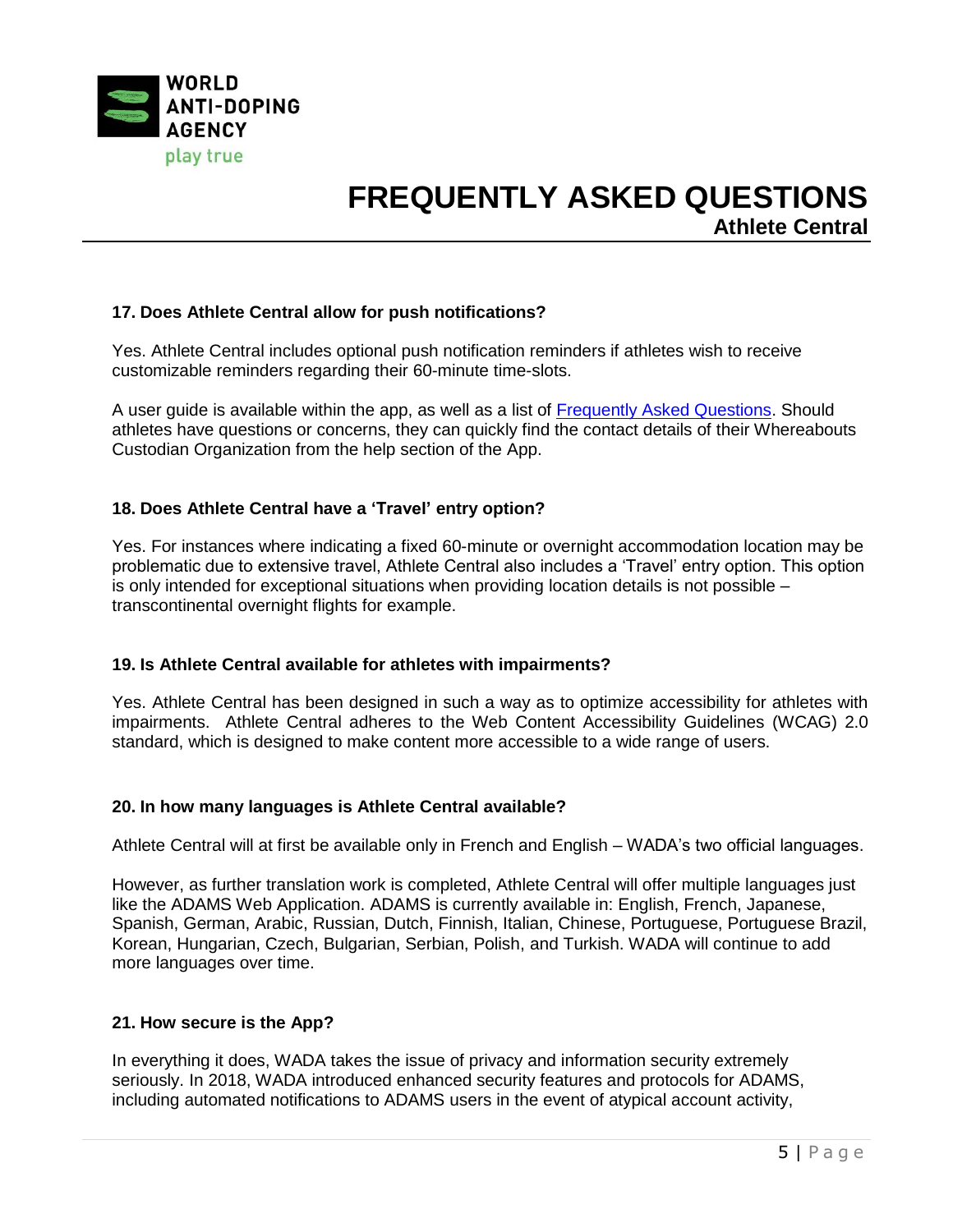

encryption at rest (in addition to existing in-transit encryption), enhanced intrusion detection logging and monitoring, and strengthened ADAMS access and authentication controls such as improved user oversight and management, two-factor user authentication, and automated session timeouts or lockouts. For more information please consult **ADAMS Privacy and Security Frequently Asked** [Questions.](https://adams-help.wada-ama.org/hc/en-us/sections/360004757694-ADAMS-Privacy-and-Security-FAQ)

## **Assistance**

## **22. Who should athletes contact in the event that they are having issues logging in?**

In case of login issues, the athlete's Whereabouts Custodian is the one the athlete needs to contact as they are the only ones who have the necessary edit rights to manage their account and profile.

The contact details of the Whereabouts Custodian are accessible from the help section under Whereabouts Custodian Organization.

### **23. What happens if athletes encounter a problem while logging their Whereabouts?**

If athletes encounter a problem while providing Whereabouts information, they can contact their Whereabouts Custodian. Whereabouts Custodian contact details can be found from the help section under Whereabouts Custodian Organization.

## ADAMS

### **24. What is ADAMS 'Next Gen'?**

The Anti-Doping Administration and Management System (ADAMS) is a secure and free, webbased system that centralizes doping control-related information such as athlete Whereabouts, testing history, laboratory results, the Athlete Biological Passport, Therapeutic Use Exemptions (TUEs) and information on Anti-Doping Rule Violations.

In 2017, significant upgrades to ADAMS' underlying infrastructure laid the foundation for the complete rebuild of ADAMS which will serve all athletes and anti-doping stakeholders better going forward. Referred to as the 'Next Gen' ADAMS, the rebuild prioritizes mobility of ADAMS use, enhanced connectivity, reliability and performance, as well as general usability. All of ADAMS' new features are also designed with privacy, information security, and transparency for end users as a priority.